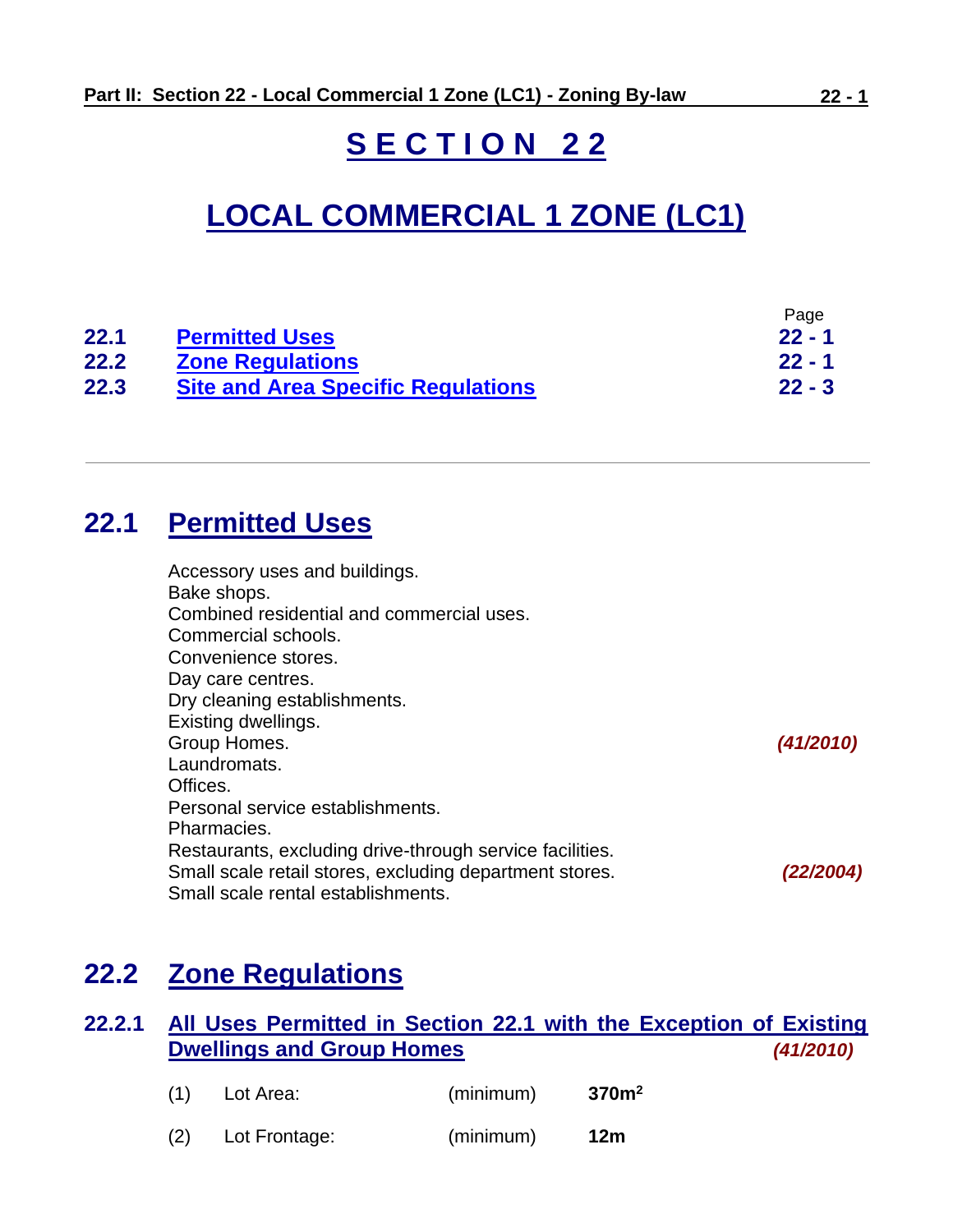| 22 - 2 | Part II: Section 22 - Local Commercial 1 Zone (LC1) - Zoning By-law |                                              |           |                                            |                                                                                                                                                                                               |
|--------|---------------------------------------------------------------------|----------------------------------------------|-----------|--------------------------------------------|-----------------------------------------------------------------------------------------------------------------------------------------------------------------------------------------------|
|        | (3)                                                                 | Front Yard Depth:                            | (minimum) |                                            | 6m                                                                                                                                                                                            |
|        | (4)                                                                 | Side Yard Widths:                            | (minimum) |                                            | <b>3m, except that a 5m setback shall</b><br>be provided for a side yard<br>adjacent to a Residential Zone                                                                                    |
|        | (5)                                                                 | Rear Yard Depth:                             | (minimum) |                                            | 7.5m                                                                                                                                                                                          |
|        | (6)                                                                 | Lot Coverage:                                | (maximum) |                                            | 35%                                                                                                                                                                                           |
|        | (7)                                                                 | Height:                                      | (maximum) |                                            | <b>10m</b>                                                                                                                                                                                    |
|        | (8)                                                                 | Landscaped Open Space: (minimum)             |           |                                            | 20%                                                                                                                                                                                           |
|        | (9)                                                                 | <b>Buffer Strip:</b>                         | (minimum) |                                            | 3m along a boundary abutting a<br><b>Residential Zone</b>                                                                                                                                     |
|        | (10)                                                                | <b>Floor Area Restrictions:</b><br>(22/2004) | (maximum) | $\overline{\phantom{a}}$<br>$\blacksquare$ | small scale retail establishment<br>200m <sup>2</sup><br>small scale rental establishment<br>200m <sup>2</sup><br>restaurants<br>200m <sup>2</sup><br>convenience stores<br>280m <sup>2</sup> |

# **22.2.2 Existing Dwellings**

The regulations set out in Section 7.2.1 shall apply.

# **22.2.3 Combined Residential and Commercial Uses**

A building which is used for a permitted "LC1" commercial use may also contain a dwelling unit subject to the following additional regulations:

(1) Location of Dwelling Unit

The dwelling unit shall be located on the ground floor to the rear of the commercial use or on a floor above the commercial use.

(2) Floor Area of Dwelling Unit

The floor area of the dwelling unit shall be a minimum of **45m<sup>2</sup>** .

(3) Parking

Subject to Section 3.37 of this By-law, **1** parking space shall be provided for the dwelling unit in addition to the parking spaces required for the commercial use.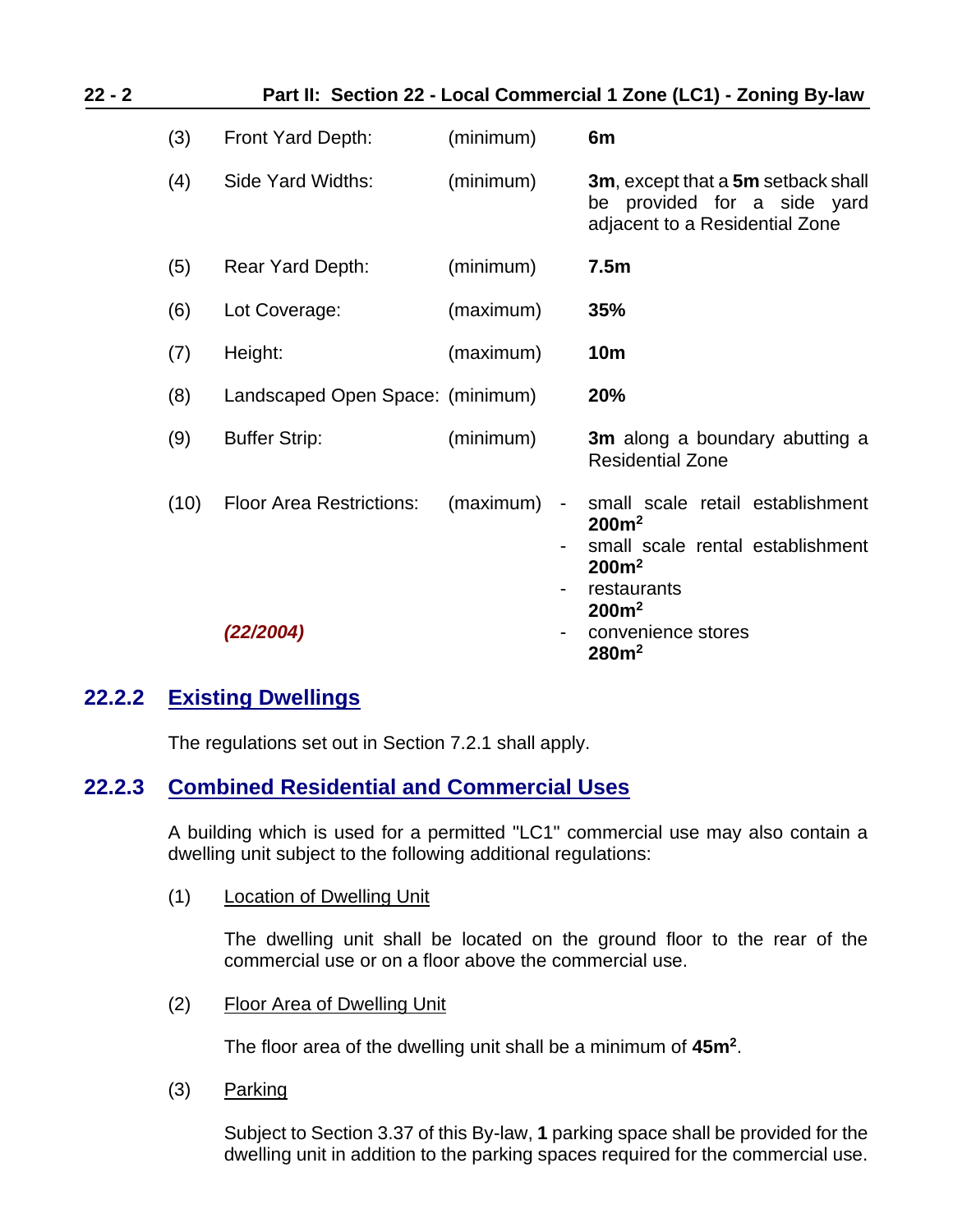# **22.2.4 Group Homes**

(1) The regulations set out in [Section 3.16](../ZB_Sec_03_General_Regulations.doc#GR_3_16_Group_Homes) shall apply.

# <span id="page-2-0"></span>**22.3 Site and Area Specific Regulations**

**The following site and area specific zones shall be subject to the preceding permitted uses and zone regulations except where those permitted uses and regulations are varied by the provisions of these site and area specific zones**.

|               | Page     |               | Page      |               | Page      |
|---------------|----------|---------------|-----------|---------------|-----------|
| <b>LC1-1</b>  | $22 - 3$ | <b>LC1-11</b> | $22 - 8$  | <b>LC1-21</b> | $22 - 13$ |
| <b>LC1-2</b>  | $22 - 4$ | <b>LC1-12</b> | $22 - 8$  | <b>LC1-22</b> | $22 - 15$ |
| <b>LC1-3</b>  | $22 - 4$ | <b>LC1-13</b> | $22 - 9$  | <b>LC1-23</b> | $22 - 15$ |
| <b>LC1-4</b>  | $22 - 4$ | <b>LC1-14</b> | $22 - 10$ | <b>LC1-24</b> | $22 - 16$ |
| <b>LC1-5</b>  | $22 - 5$ | <b>LC1-15</b> | $22 - 10$ | <b>LC1-25</b> | $22 - 17$ |
| <b>LC1-6</b>  | $22 - 5$ | <b>LC1-16</b> | $22 - 11$ | <b>LC1-26</b> | $22 - 17$ |
| <b>LC1-7</b>  | $22 - 6$ | <b>LC1-17</b> | $22 - 11$ | <b>LC1-27</b> | $22 - 18$ |
| <b>LC1-8</b>  | $22 - 6$ | <b>LC1-18</b> | $22 - 12$ | <b>LC1-28</b> | $22 - 18$ |
| <b>LC1-9</b>  | $22 - 7$ | <b>LC1-19</b> | $22 - 12$ | <b>LC1-29</b> | $22 - 19$ |
| <b>LC1-10</b> | $22 - 7$ | <b>LC1-20</b> | $22 - 13$ | <b>LC1-30</b> | $22 - 19$ |
|               |          |               |           |               |           |

<span id="page-2-1"></span>**22.3.1 LC1-1** (See Zoning Map Part 20)

# **22.3.1.1 Permitted Uses**

(1) Monument display and sales shop.

### **22.3.1.2 Site Zone Regulations**

(1) Character: shop to be residential in character and design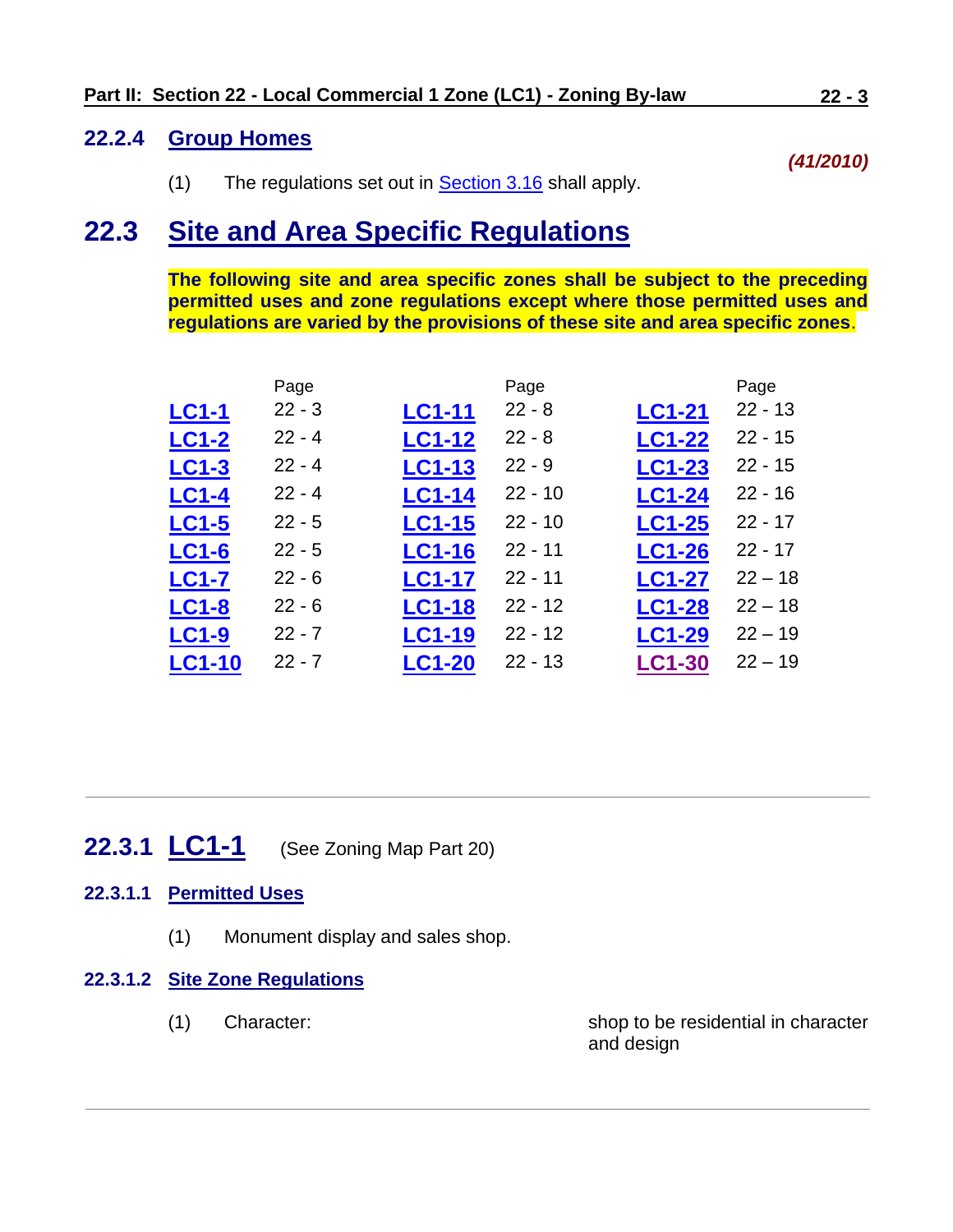### **22 - 4 Part II: Section 22 - Local Commercial 1 Zone (LC1) - Zoning By-law**

# <span id="page-3-0"></span>**22.3.2 LC1-2** (See Zoning Map Part 39)

#### **22.3.2.1 Permitted Uses**

(1) An automatic coin-operated self-serve laundry establishment with a second floor dwelling unit.

#### **22.3.2.2 Site Zone Regulations**

(1) Fencing: (minimum) a chain link fence, **1.2m** in height shall be maintained along the east and south property lines

# <span id="page-3-1"></span>**22.3.3 LC1-3** (See Zoning Map Part 39)

#### **22.3.3.1 Site Zone Regulations**

| (1) | <b>Front and Rear Yard</b>       | (minimum) | as existed on the date of                           |
|-----|----------------------------------|-----------|-----------------------------------------------------|
|     | Depths:                          |           | passing of this By-law                              |
| (2) | Side Yard Widths:                | (minimum) | as existed on the date of passing<br>of this By-law |
| (3) | Height:                          | (maximum) | 5m                                                  |
| (4) | Landscaped Open Space: (minimum) |           | 25%                                                 |
|     |                                  |           |                                                     |

# <span id="page-3-2"></span>**22.3.4 LC1-4** (See Zoning Map Part 45)

#### **22.3.4.1 Site Zone Regulations**

| (1) | Front Yard Depth:                | (minimum) | 28.9m                                             |
|-----|----------------------------------|-----------|---------------------------------------------------|
| (2) | Side Yard Widths:                | (minimum) | <b>0m</b> east side yard and 7m west<br>side yard |
| (3) | Rear Yard Depth:                 | (minimum) | 0m                                                |
| (4) | Height:                          | (maximum) | 1 storey                                          |
| (5) | Landscaped Open Space: (minimum) |           | <b>20%</b>                                        |
| (6) | Parking:                         | (minimum) | 8 parking spaces                                  |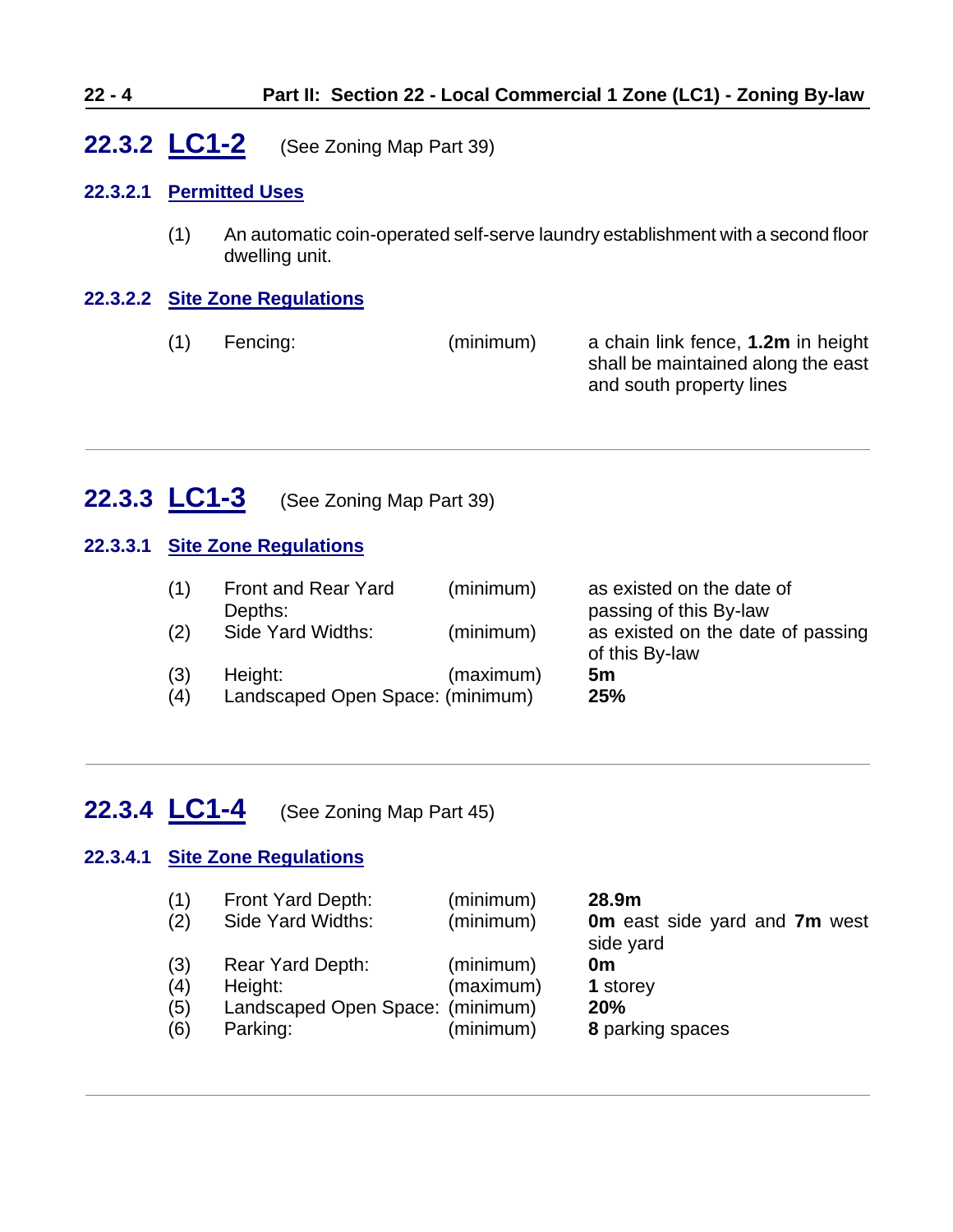# <span id="page-4-0"></span>**22.3.5 LC1-5** (See Zoning Map Part 56)

#### **22.3.5.1 Permitted Uses**

- (1) Butcher shops.
- (2) Grocery stores.
- (3) Personal service establishments.
- (4) Pharmacies.
- Restaurants, excluding drive-through service facilities.
- (6) Variety or convenience stores.

# **22.3.5.2 Site Zone Regulations**

| (1) | Front Yard Depth:              | (minimum) | 11.7 <sub>m</sub>                                          |
|-----|--------------------------------|-----------|------------------------------------------------------------|
| (2) | Side Yard Widths:              | (minimum) | - 9m west side yard                                        |
|     |                                |           | - 2.4m east side yard                                      |
| (3) | Rear Yard Depth:               | (minimum) | 0.6 <sub>m</sub>                                           |
| (4) | Height:                        | (maximum) | 5m                                                         |
| (5) | Parking:                       | (minimum) | <b>9 parking spaces</b>                                    |
| (6) | <b>Floor Area Restriction:</b> | (maximum) | a restaurant shall have a maximum<br>floor area of $64m^2$ |

# <span id="page-4-1"></span>**22.3.6 LC1-6** (See Zoning Map Part 45)

### **22.3.6.1 Site Zone Regulations**

| (1) | Front & Rear Yard Depths: (minimum) |           | as existed on the date of passing<br>of this By-law                                                                                     |
|-----|-------------------------------------|-----------|-----------------------------------------------------------------------------------------------------------------------------------------|
| (2) | Side Yard Widths:                   | (minimum) | as existed on the date of passing<br>of this By-law                                                                                     |
| (3) | Landscaped Open Space: (minimum)    |           | as existed on the date of passing<br>of this By-law                                                                                     |
| (4) | <b>Floor Area Restriction:</b>      | (maximum) | 140m <sup>2</sup>                                                                                                                       |
| (5) | Parking:                            | (minimum) | 8 parking spaces                                                                                                                        |
| (6) | Lighting:                           | (minimum) | any exterior lighting of the building<br>or parking area shall be of a non-<br>glare type and directed away from<br>adjacent properties |
| (7) | Fencing:                            | (minimum) | a wooden privacy fence or a chain<br>link fence with privacy slats, 1.5m<br>in height along the north and east<br>property lines        |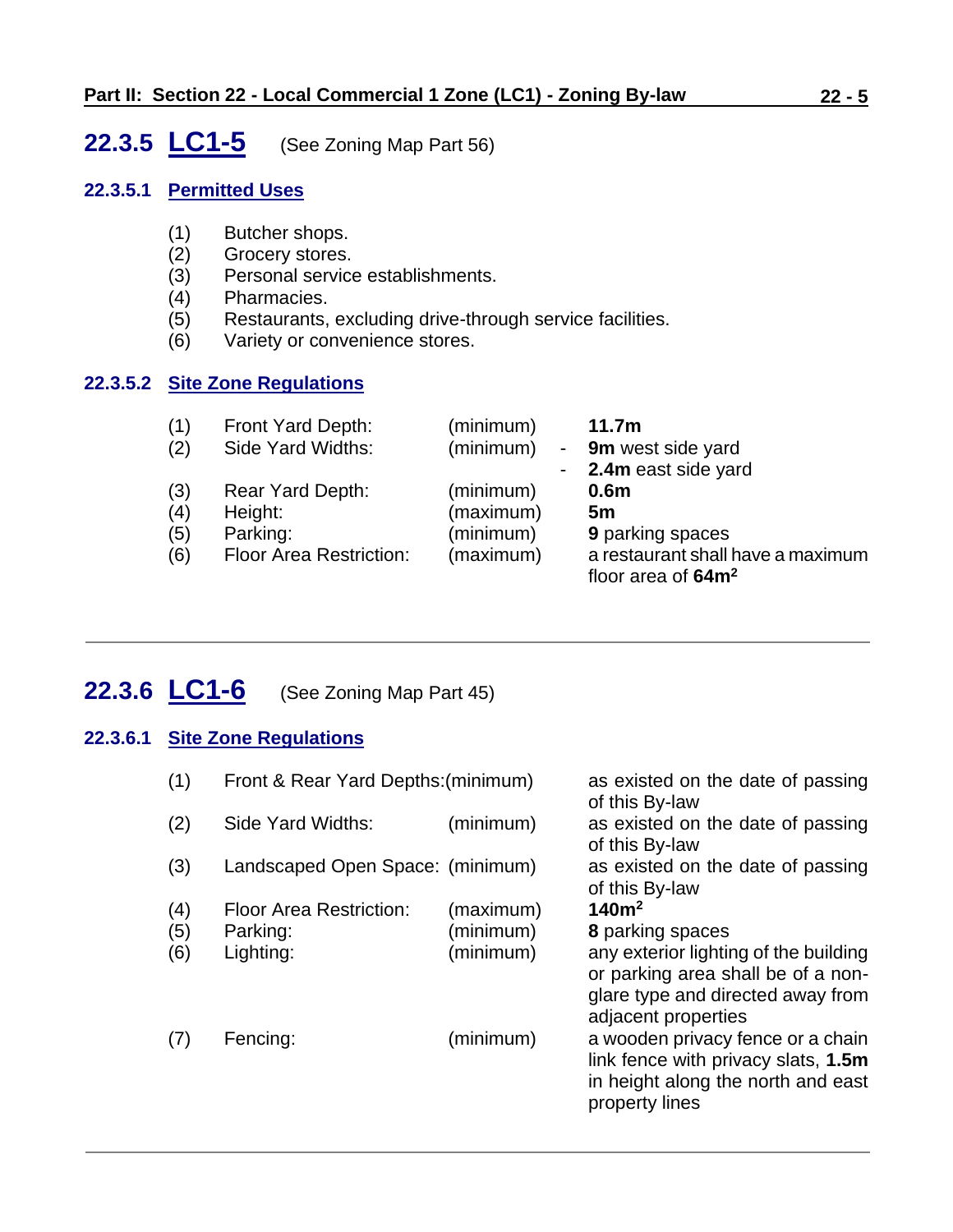# <span id="page-5-0"></span>**22.3.7 LC1-7** (See Zoning Map Part 54)

# **22.3.7.1 Permitted Uses**

- (1) A combined residential and commercial use.
- (2) Accessory uses and buildings.
- (3) Bake shops.
- (4) Butcher shops.
- (5) Convenience stores (with no food preparation for sale to the public other than the heating of pre-packaged food in a microwave oven).
- (6) Personal service establishments.
- (7) Pharmacies.

### **22.3.7.2 Site Zone Regulations**

| (1)<br>(2)<br>(3)<br>(4)<br>(5)<br>(6) | Front Yard Depth:<br>Side Yard Widths:<br><b>Rear Yard Depth:</b><br>Height:<br>Landscaped Open Space: (minimum)<br>Parking: | (minimum)<br>(minimum)<br>(minimum)<br>(maximum)<br>(minimum) | 20 <sub>m</sub><br>1.5m (both sides)<br>0m<br>14m (2 storeys)<br>14%<br>6 parking spaces which may be<br>located within the required front<br>yard |
|----------------------------------------|------------------------------------------------------------------------------------------------------------------------------|---------------------------------------------------------------|----------------------------------------------------------------------------------------------------------------------------------------------------|
| (7)                                    | <b>Floor Area Restriction:</b>                                                                                               | (maximum)                                                     | 127m <sup>2</sup> commercial uses<br>127m <sup>2</sup> residential uses                                                                            |
| (8)                                    | <b>Combined Residential and</b><br><b>Commercial Uses</b>                                                                    |                                                               | the regulations set out in Section<br>22.2.3 shall also apply                                                                                      |

# <span id="page-5-1"></span>**22.3.8 LC1-8** (See Zoning Map Part 20)

### **22.3.8.1 Site Zone Regulations**

| (1) | Front Yard Depth: | (minimum) | <b>5m</b> from Colborne Road          |
|-----|-------------------|-----------|---------------------------------------|
| (2) | Side Yard Widths: | (minimum) | 5m from Errol Road<br>$\sim 100$      |
|     |                   |           | 7.5m from south side                  |
| (3) | Rear Yard Depth:  | (minimum) | 3.6 <sub>m</sub>                      |
| (4) | Height:           | (maximum) | 5m                                    |
| (5) | Use Restriction:  |           | no part of the lot or buildings shall |
|     |                   |           | be used for the purpose of pinball    |
|     |                   |           | machines or electronic video          |
|     |                   |           | games                                 |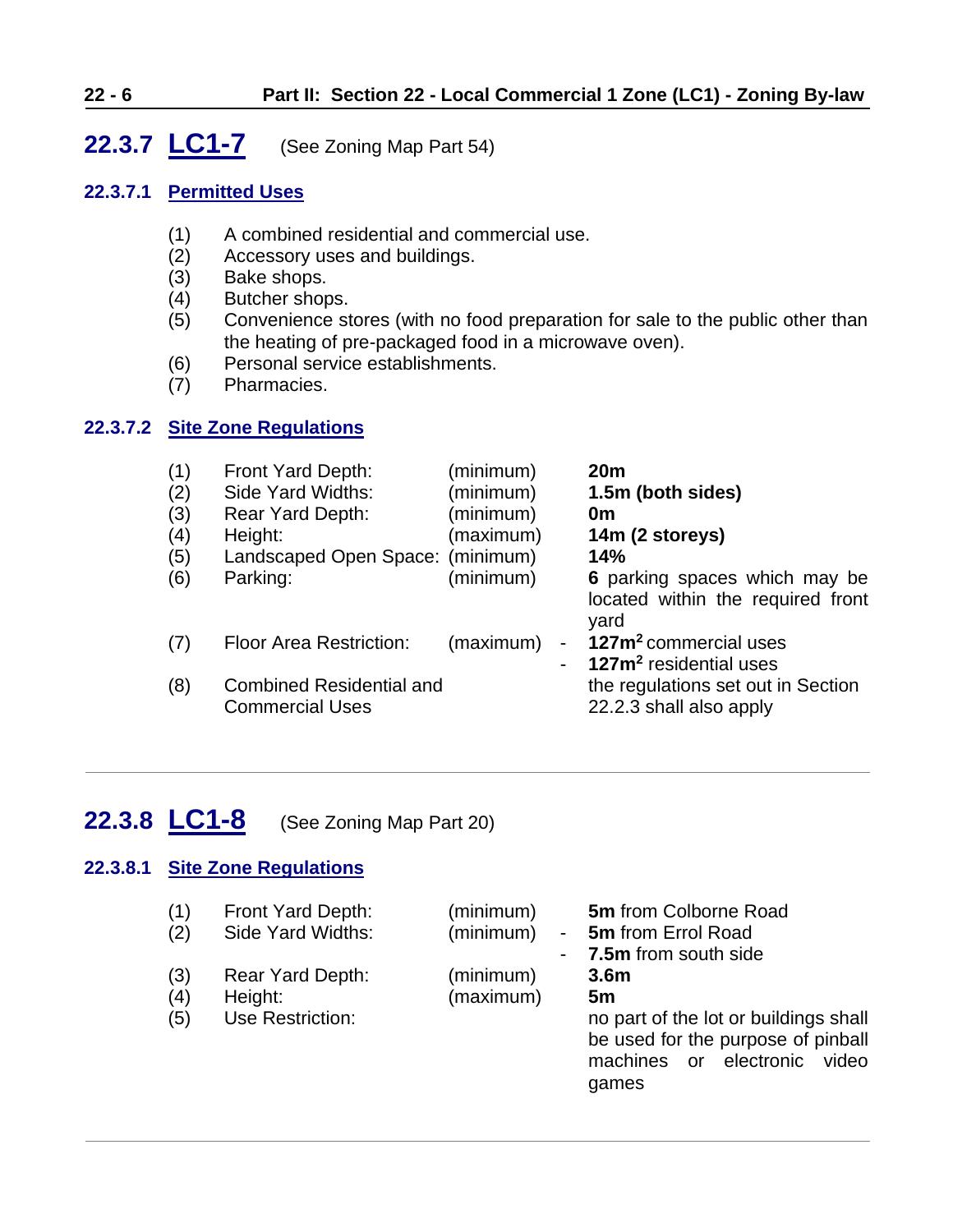# <span id="page-6-0"></span>**22.3.9 LC1-9** (See Zoning Map Part 40)

### **22.3.9.1 Permitted Uses**

- (1) Accessory uses and buildings.
- (2) Dwelling units.
- (3) Offices for barristers and solicitors, accountants, insurance agents, Christian Science practitioners, psychologists, psychiatrists, mortgage brokers or sales agents.

### **22.3.9.2 Site Zone Regulations**

| (1)        | Front & Rear Yard Depths: (minimum)    |                        | as they existed on the date of<br>passing of this By-law                                                                                                                 |
|------------|----------------------------------------|------------------------|--------------------------------------------------------------------------------------------------------------------------------------------------------------------------|
| (2)        | Side Yard Widths:                      | (minimum)              | as they existed on the date of<br>passing of this By-law                                                                                                                 |
| (3)        | Landscaped Open Space: (maximum)       |                        | the front yard and west side yard<br>setbacks shall be maintained as<br>landscaped open space                                                                            |
| (4)        | Fencing:                               | (minimum)              | a chain link fence with privacy slats<br>1.5m in height along the north limit<br>of the property from the east<br>property line to a point 3m from<br><b>East Street</b> |
| (5)<br>(6) | Parking:<br><b>Floor Restrictions:</b> | (minimum)<br>(maximum) | 5 parking spaces<br>2 ground floor office units and 1<br>second floor dwelling unit                                                                                      |

# **22.3.10 LC1-10** (See Zoning Map Part 55)

# **22.3.10.1 Site Zone Regulations**

<span id="page-6-1"></span>

| (1)<br>(2)        | Front Yard Depth:<br>Side Yard Widths:                                    | (minimum)<br>(minimum) | 17.8m from Russell Street<br><b>10.5m</b> from Bright Street<br><b>0.6m</b> from south lot line |
|-------------------|---------------------------------------------------------------------------|------------------------|-------------------------------------------------------------------------------------------------|
| (3)<br>(4)<br>(5) | Rear Yard Depth:<br>Landscaped Open Space: (minimum)<br>Landscaped Strip: | (minimum)<br>(minimum) | 0.8 <sub>m</sub><br>27%<br>0.8m on west side<br>0.6m on south side                              |
| (6)               | Occupancy:                                                                | (maximum)              | 1 owner or tenant                                                                               |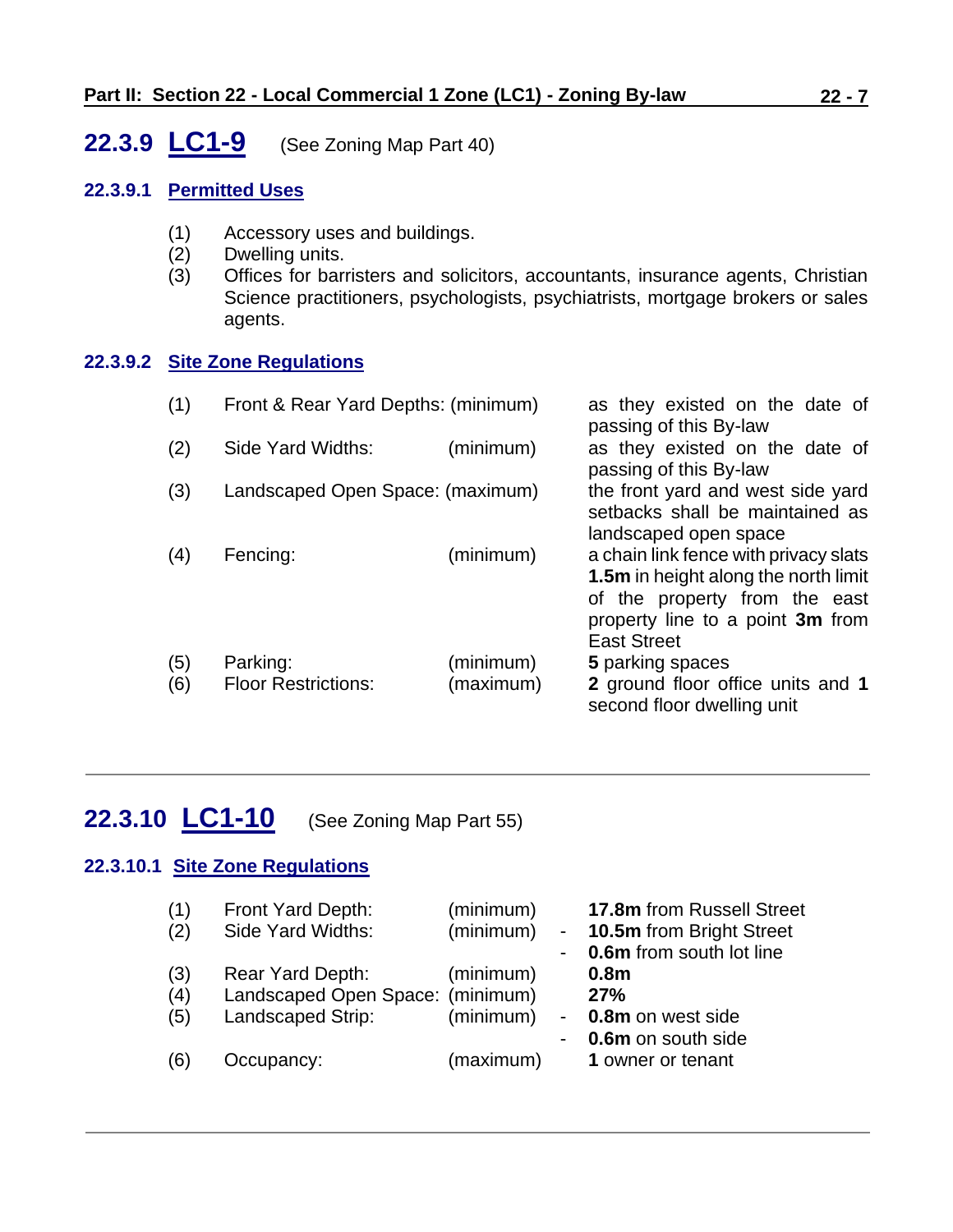# <span id="page-7-0"></span>**22.3.11 LC1-11** (See Zoning Map Part 55)

### **22.3.11.1 Permitted Uses**

- (1) Accessory uses and buildings.
- (2) Bake shops.
- (3) Commercial recreation establishments.
- (4) Commercial schools.
- (5) Conversion of an existing commercial building.
- (6) Medical centres/clinics.
- (7) Minor institutions.
- (8) Offices.
- (9) Personal service shops.
- (10) Retail establishments, excluding department stores.

### **22.3.11.2 Site Zone Regulations**

| (1) | Front & Rear Yard Depths: (minimum) |           | as they existed on the date of                           |
|-----|-------------------------------------|-----------|----------------------------------------------------------|
| (2) | Side Yard Widths:                   | (minimum) | passing of this By-law<br>as they existed on the date of |
|     |                                     |           | passing of this By-law                                   |
| (3) | Height:                             | (maximum) | 1 storey                                                 |
| (4) | Landscaped Open Space: (minimum)    |           | 25%                                                      |
| (5) | Floor Area:                         | (maximum) | 162m <sup>2</sup>                                        |
|     |                                     |           |                                                          |

# <span id="page-7-1"></span>**22.3.12 LC1-12** (See Zoning Map Part 55)

# **22.3.12.1 Permitted Uses**

- (1) Accessory uses and buildings.
- (2) Coin operated laundromats.
- (3) Motor vehicle appraisal centres.
- (4) Offices.
- (5) Personal service establishments.
- (6) Retail establishments, excluding a department store, a convenience store and a video sales store.
- (7) Up to **4** dwelling units within the existing building.

### **22.3.12.2 Site Zone Regulations**

| (1) | Landscaped Open Space: (minimum) |           | as it existed on the date of passing                                     |
|-----|----------------------------------|-----------|--------------------------------------------------------------------------|
|     |                                  |           | of this By-law                                                           |
| (2) | Fencing:                         | (minimum) | 1.5m high chain link fence with<br>privacy slats along the east limit of |
|     |                                  |           | the property                                                             |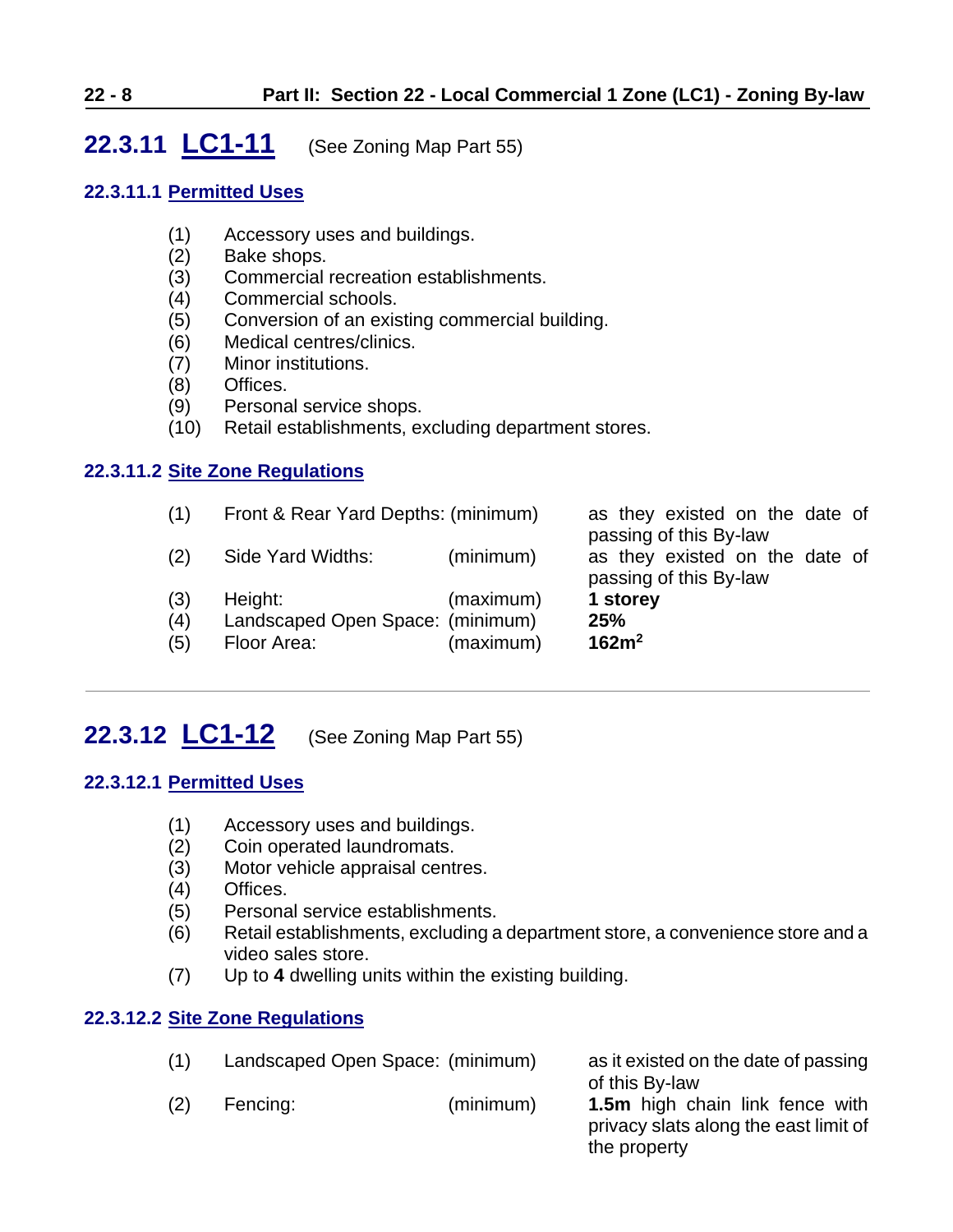| (3)<br>(4)<br>(5) | Service Bays:<br>Parking:<br><b>Floor Restriction:</b> | (maximum)<br>(minimum)<br>(maximum) | 3<br>11 parking spaces<br>all commercial uses shall only be<br>permitted on the ground floor of<br>the existing building                                                                                   |
|-------------------|--------------------------------------------------------|-------------------------------------|------------------------------------------------------------------------------------------------------------------------------------------------------------------------------------------------------------|
| (6)               | Use Restrictions:                                      |                                     | a convenience store and video<br>sales retail store shall not be<br>permitted on the property and no<br>video or arcade games shall be<br>permitted in the coin-operated<br>laundromat as an accessory use |
| (7)               | Hours of Operation Restriction:                        |                                     | the laundromat shall only operate<br>between 7:00 a.m. and 10:00 p.m.                                                                                                                                      |

# <span id="page-8-0"></span>**22.3.13 LC1-13** (See Zoning Map Part 45)

### **22.3.13.1 Permitted Uses**

- (1) Accessory uses and buildings.
- (2) Day nurseries.
- (3) Medical centre/clinics
- (4) Community Centre use
- (5) Transitional housing defined as:

*"TRANSITIONAL HOUSING FACILITY" means a temporary residence for persons in a crisis, comprised of a maximum of seven (7) self-contained units, each unit containing a private bedroom with a maximum of two beds, a washroom, a kitchen and a living room, and requires associated support programming to assist in the development and enhancement of necessary life skills for the purposes of obtaining permanent sustainable independent housing.*

#### **22.3.13.2 Site Zone Regulations**

| (1) | Front Yard Depth:              | (minimum) |            | 9.4 <sub>m</sub>                                                         |
|-----|--------------------------------|-----------|------------|--------------------------------------------------------------------------|
| (2) | Side Yard Widths:              | (minimum) | $\sim 100$ | 14m east side                                                            |
|     |                                |           |            | - 17m west side                                                          |
| (3) | Rear Yard Depth:               | (minimum) |            | 56m                                                                      |
| (4) | Height:                        | (maximum) |            | 15 <sub>m</sub>                                                          |
| (5) | <b>Floor Area Restriction:</b> | (maximum) |            | no increase in floor area permitted                                      |
| (6) | <b>Character of Building:</b>  | (minimum) |            | exterior design of any new building<br>shall be residential in character |
|     |                                |           |            |                                                                          |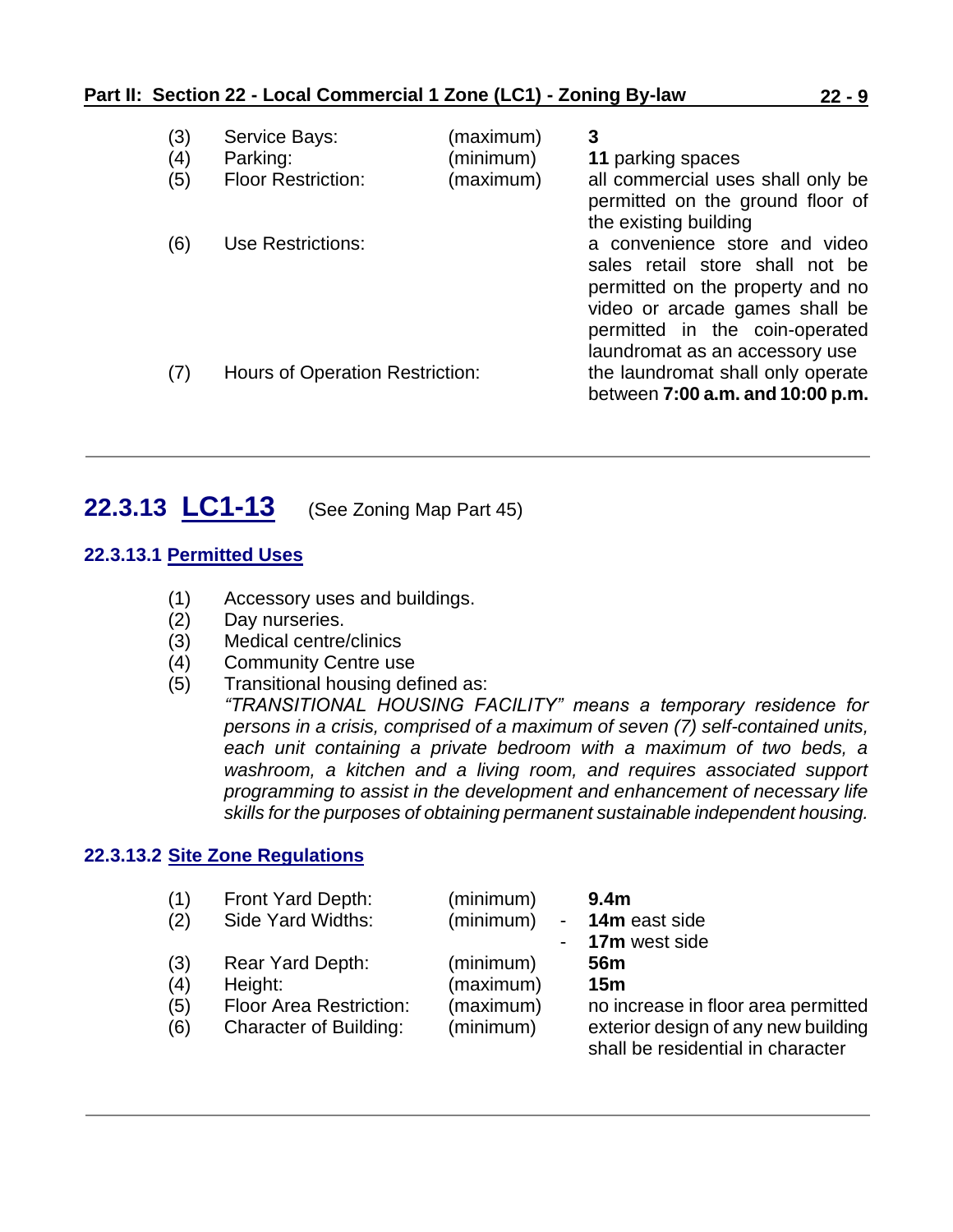# <span id="page-9-0"></span>**22.3.14 LC1-14** (See Zoning Map Part 45)

# **22.3.14.1 Permitted Uses**

- (1) Accessory uses and buildings.
- (2) Offices.
- (3) Personal service establishments.

# **22.3.14.2 Site Zone Regulations**

| (1) | Setbacks:                        | (minimum) | as existed on the date of passing<br>of this By-law |
|-----|----------------------------------|-----------|-----------------------------------------------------|
| (2) | Lot Frontage:                    | (minimum) | as existed on the date of passing<br>of this By-law |
| (3) | Landscaped Open Space: (minimum) |           | as existed on the date of passing<br>of this By-law |
| (4) | Height:                          | (maximum) | as existed on the date of passing<br>of this By-law |

# <span id="page-9-1"></span>**22.3.15 LC1-15** (See Zoning Map Part 9)

# **22.3.15.1 Permitted Uses**

- (1) A barber shop and up to **2** dwelling units.
- (2) Accessory uses and buildings.

# **22.3.15.2 Site Zone Regulations**

| (1) | Lot Area:         | (minimum) | 700m <sup>2</sup> |
|-----|-------------------|-----------|-------------------|
| (2) | Lot Frontage:     | (minimum) | 30 <sub>m</sub>   |
| (3) | Front Yard Depth: | (minimum) | 12m               |
| (4) | Side Yard Widths: | (minimum) | 4.5m (each side)  |
| (5) | Rear Yard Depth:  | (minimum) | 7.5 <sub>m</sub>  |
| (6) | Lot Coverage:     | (maximum) | 30%               |
| (7) | Height:           | (maximum) | 2 storeys         |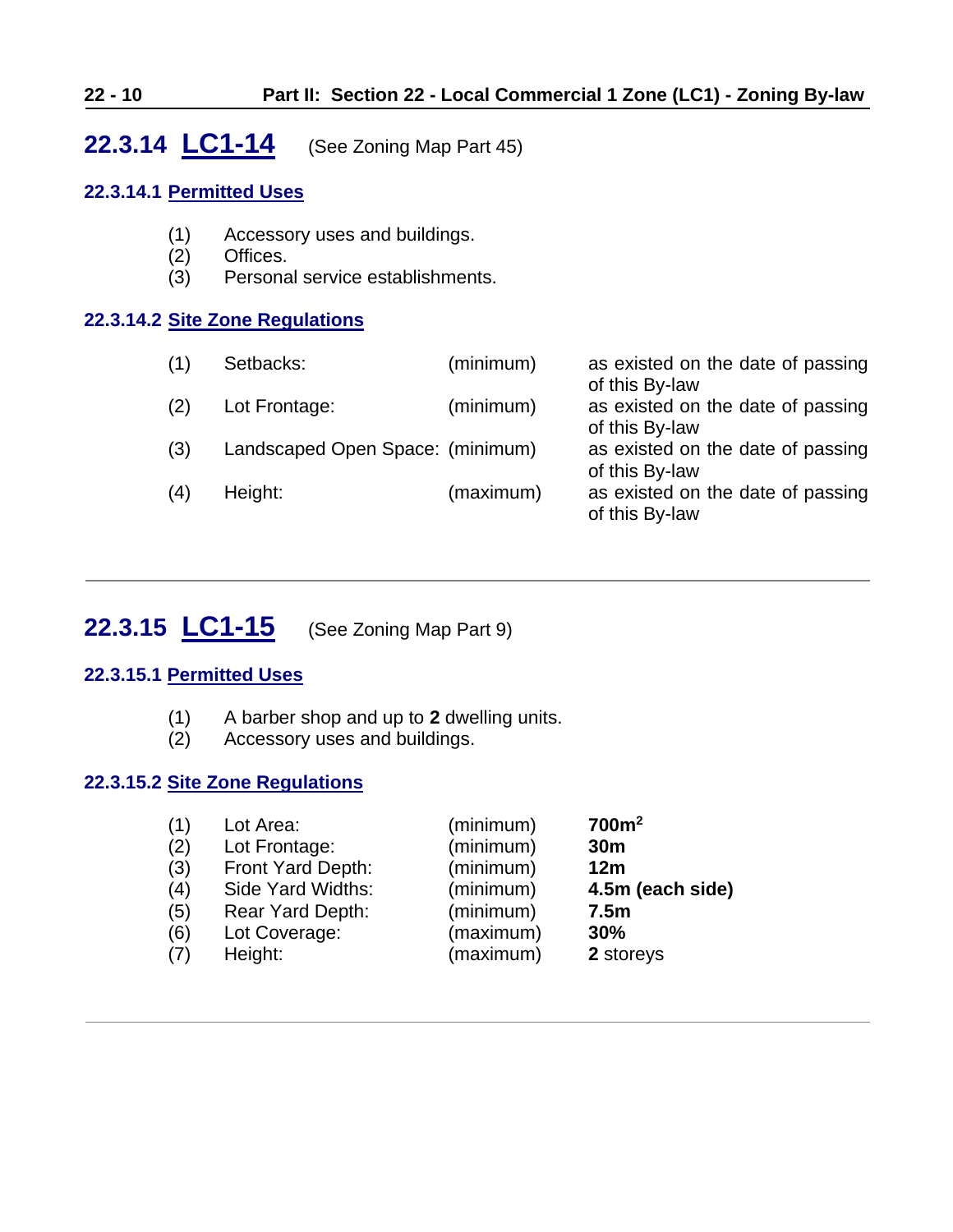# <span id="page-10-0"></span>**22.3.16 LC1-16** (See Zoning Map Part 31)

### **22.3.16.1 Permitted Uses**

- (1) Accessory uses and buildings.
- (1) Commercial schools.
- (2) Convenience stores.
- (3) Financial institutions.
- (4) Laundromats.
- (5) Medical offices and clinics.
- (6) Offices.
- (7) Personal service establishments.
- (8) Pharmacies.
- (9) Recreational uses within completely enclosed buildings.
- (10) Restaurants, excluding drive-through service facilities.
- (11) Small scale retail stores, excluding department stores.
- (12) Small scale rental establishments.

### **22.3.16.2 Site Zone Regulations**

<span id="page-10-1"></span>(1) The regulations set out in Section 22.2.1 shall apply.

# **22.3.17 LC1-17** (See Zoning Map Part 52)

# **22.3.17.1 Permitted Uses**

- (1) Accessory uses and buildings.
- (2) Commercial schools.
- (3) Day nurseries.
- (4) Financial institutions.
- (5) Medical centres/clinics.
- (6) Offices.
- (7) Place of Worship.
- (8) Schools.

### **22.3.17.2 Site Zone Regulations**

| (1) | Lot Area:                      | (minimum) | 9000m <sup>2</sup>      |
|-----|--------------------------------|-----------|-------------------------|
| (2) | Lot Frontage:                  | (minimum) | 120m                    |
| (3) | Front Yard Depth:              | (minimum) | 13.5m                   |
| (4) | Side Yard Widths:              | (minimum) | 12m (each side)         |
| (5) | Rear Yard Depth:               | (minimum) | 12 <sub>m</sub>         |
| (6) | Height:                        | (maximum) | 2 storeys               |
| (7) | <b>Floor Area Restriction:</b> | (maximum) | 0.25 times the lot area |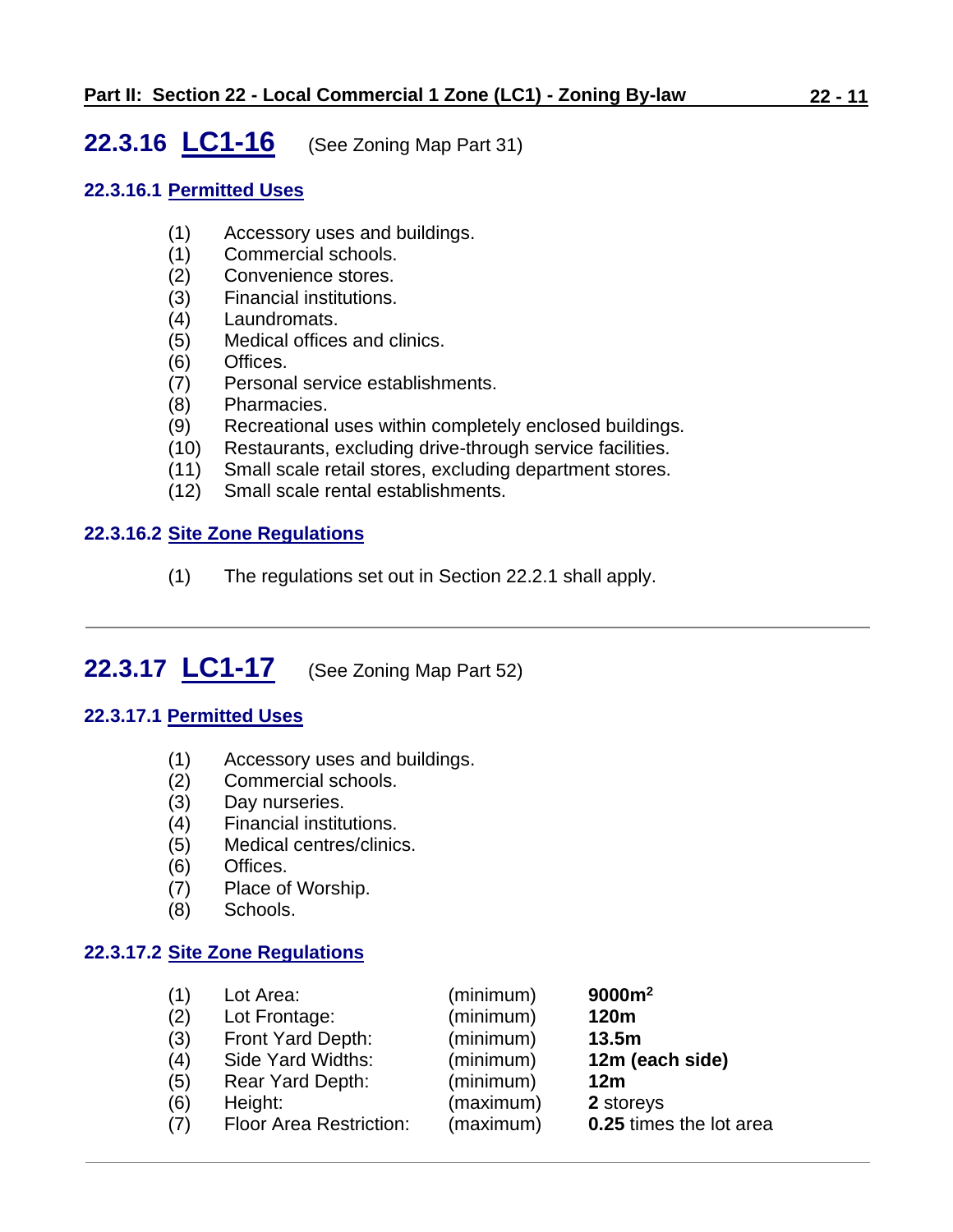# <span id="page-11-0"></span>**22.3.18 LC1-18** (See Zoning Map Part 31)

### **22.3.18.1 Permitted Uses**

- (1) A residential unit.
- (2) Accessory uses and buildings.
- (3) Uses permitted in Section 22.1.

# **22.3.18.2 Site Zone Regulations**

| (1)               | Lot Area:                                  | (minimum)                           | 460m <sup>2</sup>                                                                    |
|-------------------|--------------------------------------------|-------------------------------------|--------------------------------------------------------------------------------------|
| (2)               | Lot Frontage:                              | (minimum)                           | 15m                                                                                  |
| (3)               | Front Yard Depth:                          | (minimum)                           | 10 <sub>m</sub>                                                                      |
| (4)               | Side Yard Widths:                          | (minimum)                           | - 5.6m from flanking street                                                          |
| (5)<br>(6)<br>(7) | Rear Yard Depth:<br>Height:<br>Floor Area: | (minimum)<br>(maximum)<br>(maximum) | - 3m from south lot line<br>7.5 <sub>m</sub><br>2 storeys<br>0.25 times the lot area |

# <span id="page-11-1"></span>**22.3.19 LC1-19** (See Zoning Map Part 68)

# **22.3.19.1 Permitted Uses**

- (1) May include a construction office or a taxi office.
- (2) Those uses set out in Section 22.1.

# **22.3.19.2 Site Zone Regulations - Construction Office or Taxi Office**

| (1) | Setbacks:                   | (minimum) |               | north side 10.6m<br>south side 7.2m<br>east side 20m<br>west side 2.5m                       |
|-----|-----------------------------|-----------|---------------|----------------------------------------------------------------------------------------------|
| (2) | Height:                     | (maximum) |               | 2 storeys                                                                                    |
| (3) | <b>Outdoor Storage:</b>     |           | i)            | no outdoor storage of construction<br>materials<br>equipment<br>or<br><b>is</b><br>permitted |
|     |                             |           | $\parallel$ ) | no outdoor storage of automotive                                                             |
|     |                             |           |               | fuel, supplies or equipment                                                                  |
|     |                             |           |               | iii) no vehicles may be stored on the<br>lot                                                 |
| (4) | <b>Special Restriction:</b> | (minimum) |               | vehicle<br>maintenance<br>is.<br>no<br>permitted                                             |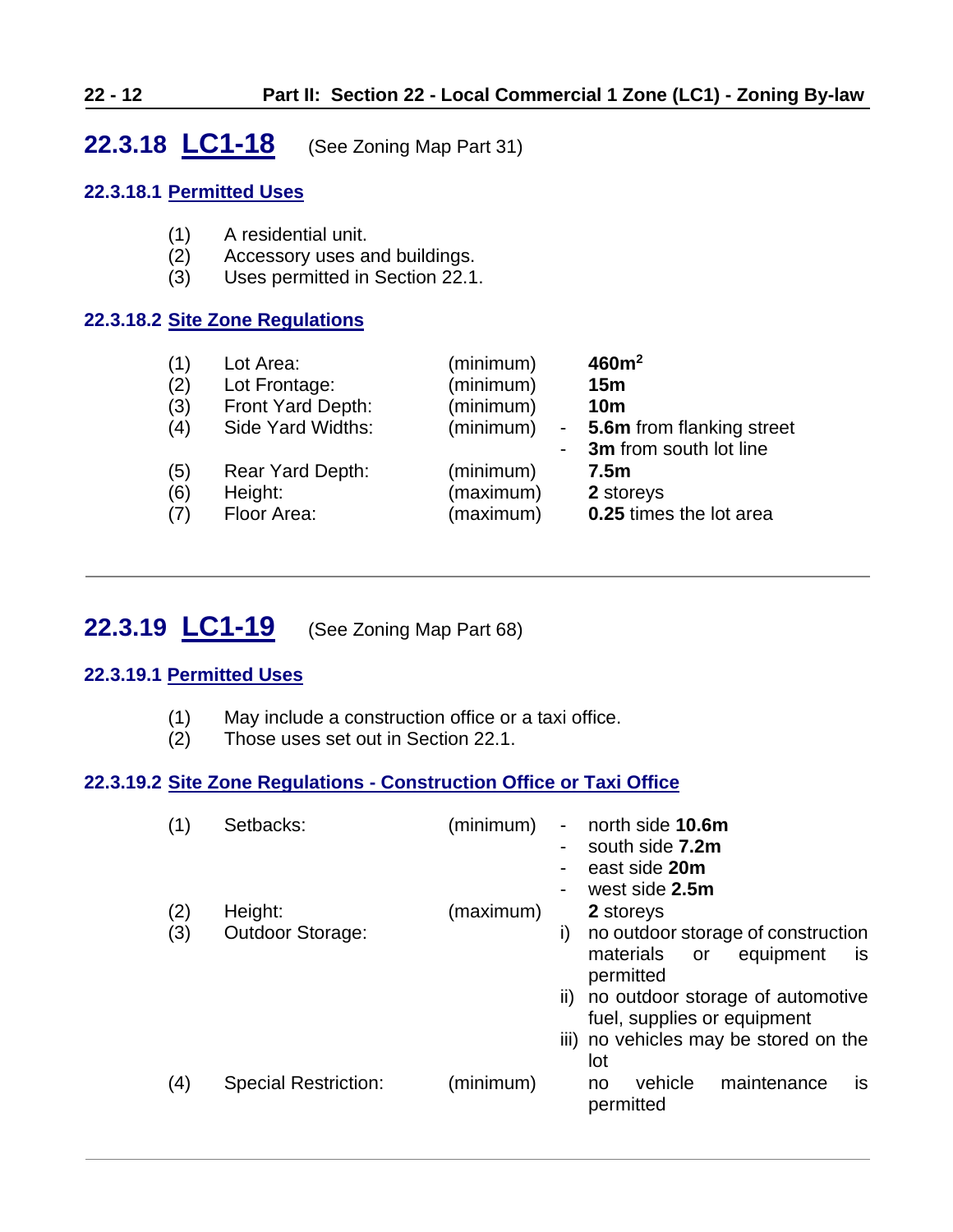# <span id="page-12-1"></span>**22.3.20 LC1-20** (See Zoning Map Part 41)

#### **22.3.20.1 Permitted Uses**

- (1) Accessory uses and buildings.
- (2) Existing dwellings *(106/2004)*
- (3) Offices including a maximum of **3** medical offices.
- (4) Personal service establishments. *(106/2004)*

#### **22.3.20.2 Site Zone Regulations**

| (1) | Front & Rear Yard Depths: (minimum) |           | the existing depths for the 5<br>buildings<br>existing<br>shall<br>be<br>maintained<br>(106/2004)    |
|-----|-------------------------------------|-----------|------------------------------------------------------------------------------------------------------|
| (2) | Side Yard Widths:                   | (minimum) | the existing widths<br>for the 5<br>buildings<br>existing<br>shall<br>be<br>(106/2004)<br>maintained |
| (3) | Height:                             | (maximum) | 2 storeys                                                                                            |
| (4) | Landscaped Open Space: (minimum)    |           | as existed on the date of passing<br>of this By-law                                                  |
| (5) | Parking:                            | (minimum) | parking is permitted in the required<br>side yard adjacent to Rayburne<br>Avenue                     |
| (6) | Landscaped Strips:                  | (minimum) | not required adjacent to the north<br>and east property line of the<br>properties                    |

# <span id="page-12-0"></span>**22.3.21 LC1-21** (See Zoning Map Part 40)

### **22.3.21.1 Permitted Uses**

- (1) Medical centres/clinics.
- (2) Offices.
- (3) Personal service establishments.
- (4) Rental establishments.
- (5) Retail establishments, provided that in the case of a convenience store there shall be no preparation or cooking of food for sale to public other than the heating of prepackaged food in a microwave oven.
- (6) Service shops.

### **22.3.21.2 Site Zone Regulations**

| (1) | Lot Area:     | (minimum) | 1700m <sup>2</sup> |
|-----|---------------|-----------|--------------------|
| (2) | Lot Frontage: | (minimum) | 40m                |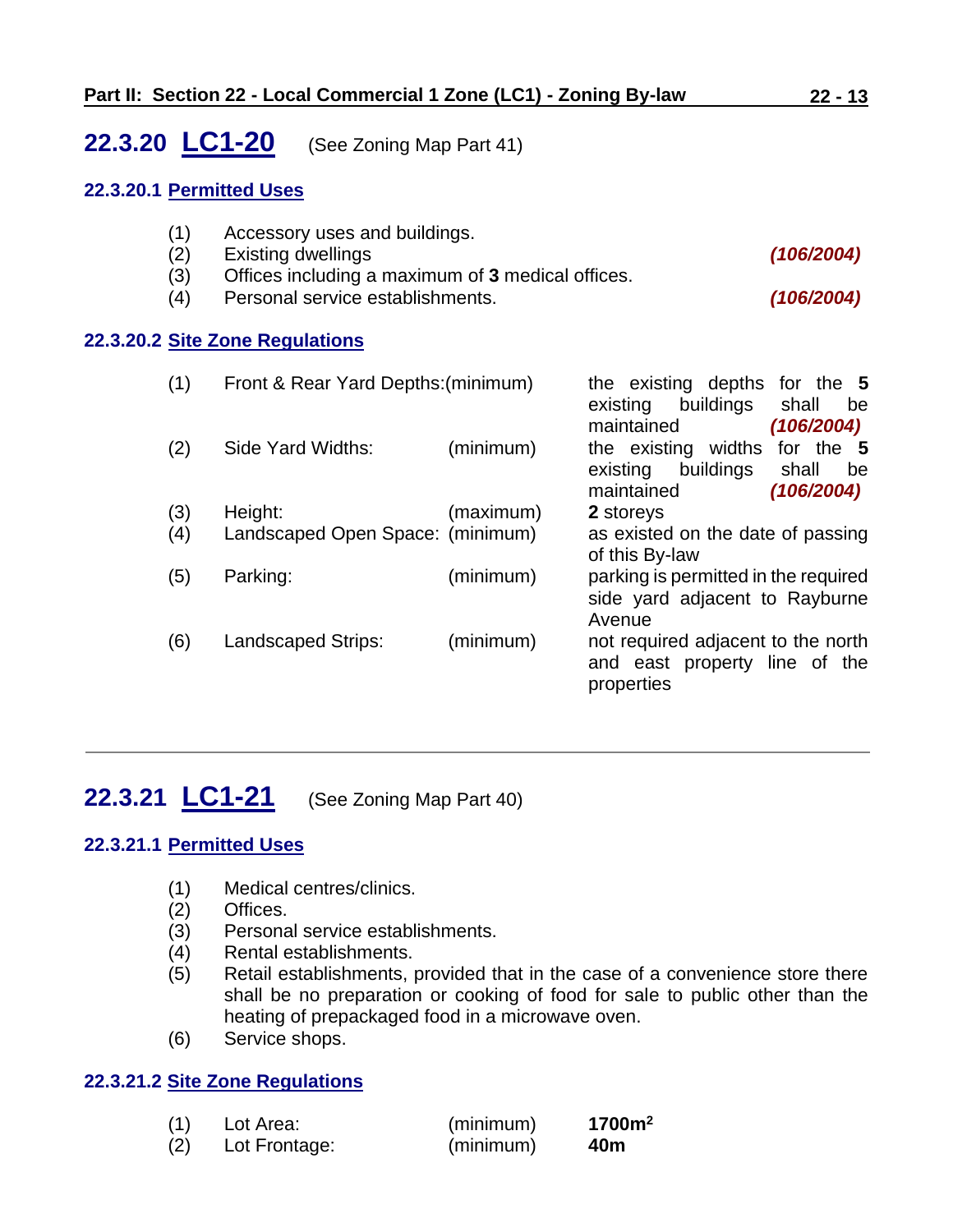| (3) | <b>Special Provisions:</b><br>(a) Existing Building:              |                        | if the permitted uses are located<br>within the existing building, the<br>minimum front, side, and rear yard<br>setback,<br>site<br>coverage<br>and<br>landscaped open space shall be<br>as they existed on the date of<br>passing of this By-law                                                    |
|-----|-------------------------------------------------------------------|------------------------|------------------------------------------------------------------------------------------------------------------------------------------------------------------------------------------------------------------------------------------------------------------------------------------------------|
|     | (b) New Building:<br>i) Front Yard Depth:                         | (minimum)              | <b>8m</b> except that a parking garage<br>may extend below grade to within<br>3m of the front lot line                                                                                                                                                                                               |
|     | Side Yard Widths:<br>ii)                                          | (minimum)              | 6m east side, and a 3.5m west<br>side, except that a parking garage<br>may extend below grade to within<br>1m of the west lot line, provided no<br>portion of the underground parking<br>structure along the west side yard<br>is exposed at grade level                                             |
|     | iii) Rear Yard Depth:<br>iv) Height:                              | (minimum)<br>(maximum) | 17 <sub>m</sub><br>7.7m above the grade of London<br>Road, and shall comprise not more<br>than 2 storeys above the existing<br>grade along the south lot line<br>adjacent to London Road, and<br>shall comprise not more than 3<br>storeys above existing grade along<br>the north side of the lands |
|     | v) Landscaped Open (minimum)<br>Space:                            |                        | 30%                                                                                                                                                                                                                                                                                                  |
|     | (c) Existing or New Building:<br><b>Special Provisions:</b><br>i) |                        | no more than 50% of the floor area<br>shall be occupied by a medical<br>centre use<br>parking for a medical centre use<br>shall be provided at a ratio of 1 per<br>28m <sup>2</sup> of total floor area                                                                                              |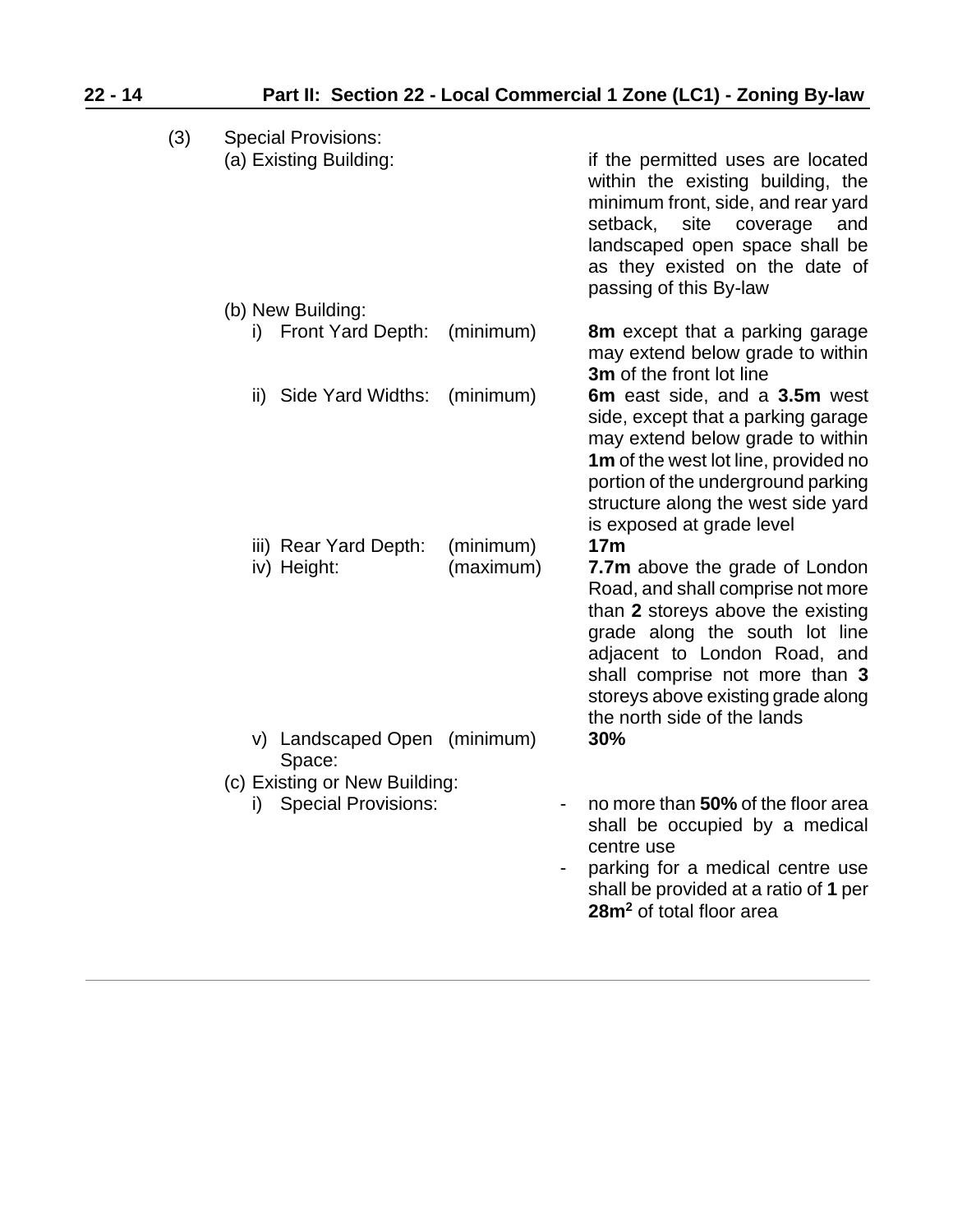# <span id="page-14-0"></span>**22.3.22 LC1-22** (See Zoning Map Part 43)

### **22.3.22.1 Permitted Uses**

- (1) Funeral home.
- (2) Those uses permitted in Section 7.1 subject to the regulations set out in Section 7.2.

# **22.3.22.2 Site Zone Regulations - Funeral Home**

| (1) | Setbacks:                        | (minimum) | as they existed on the effective<br>date of this By-law     |
|-----|----------------------------------|-----------|-------------------------------------------------------------|
| (2) | Lot Coverage:                    | (maximum) | 40%                                                         |
| (3) | Height:                          | (maximum) | 10 <sub>m</sub>                                             |
| (4) | Landscaped Open Space: (minimum) |           | 10%                                                         |
| (5) | <b>Landscaped Strips:</b>        | (minimum) | 3m adjacent to a Residential Zone<br>and a municipal street |

# <span id="page-14-1"></span>**22.3.23 LC1-23** (See Zoning Map Part 68)

### **22.3.23.1 Permitted Uses**

(1) Office uses; and.

### *(2/2005)*

(2) An existing motorcycle repair shop known as Shaun's Motorcycle Services.

### **22.3.23.2 Site Zone Regulations**

| expansion is permitted<br>(2)<br>3 parking spaces on the lot, the<br>(minimum)<br>Parking:<br>remaining parking required may be<br>provided off-site within 150m of the<br>lot and is not required to be under<br>the same ownership or in the same<br>zone, parking is permitted on the<br>lot in the required setback from<br><b>Campbell Street</b> |  |
|--------------------------------------------------------------------------------------------------------------------------------------------------------------------------------------------------------------------------------------------------------------------------------------------------------------------------------------------------------|--|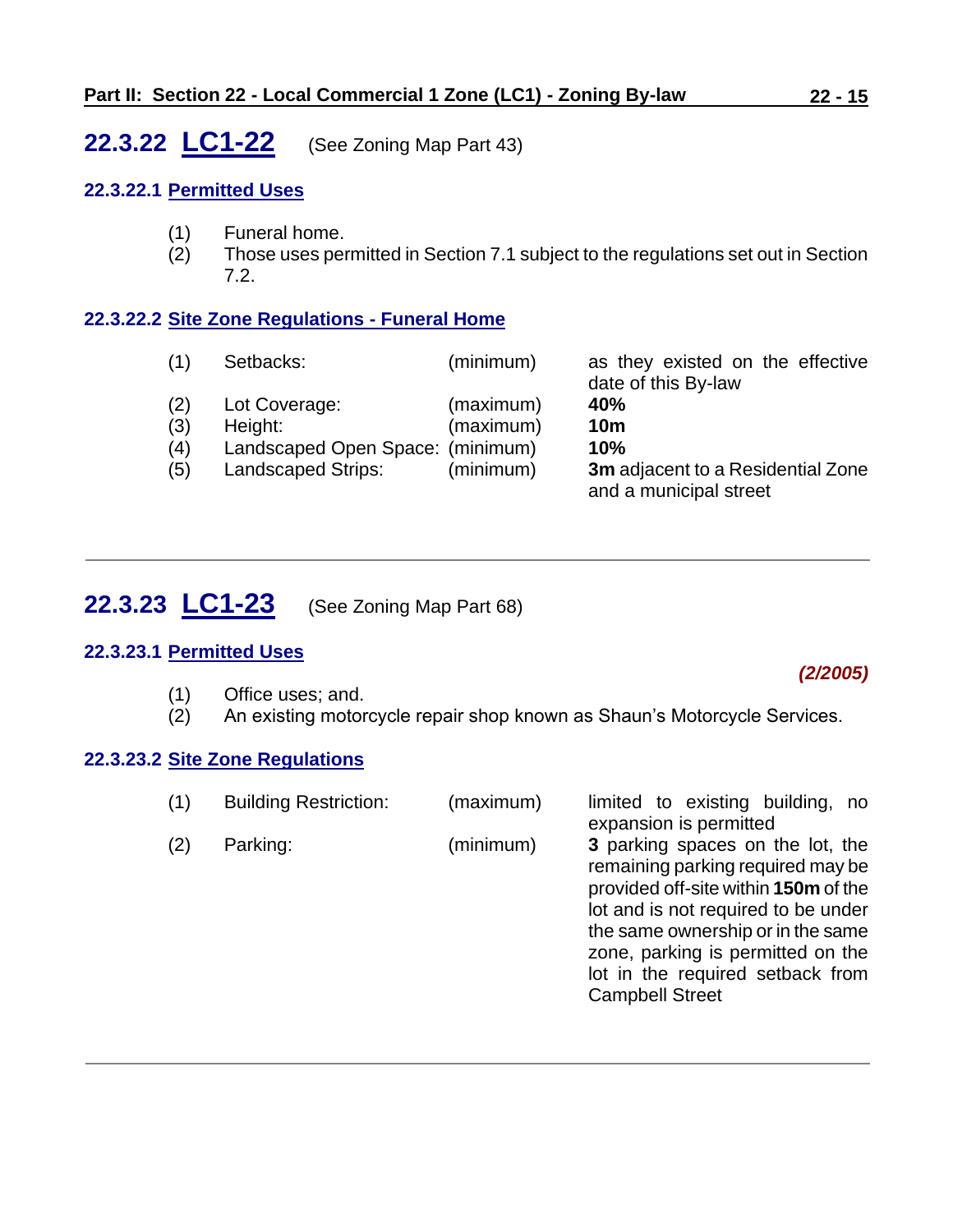# <span id="page-15-0"></span>**22.3.24 LC1-24** (See Zoning Map Part 63)

### **22.3.24.1 Permitted Uses**

- (1) Accessory uses and buildings.
- (2) Commercial recreational establishments within buildings.
- (3) Dwelling units on the second storey of a commercial building.
- (4) Financial institutions.
- (5) Offices.
- (6) Personal service establishments.
- (7) Restaurants, excluding drive-through service facilities.
- (8) Retail establishments, excluding department stores.
- (9) Those uses permitted in Section 10.3.15. *(41/2004)*

### **22.3.24.2 Site Zone Regulations**

### **22.3.24.2.1 Uses Permitted in Section 10.3.15**

(1) Those regulations set out in Section 10.3.15.2 shall apply.

### **22.3.24.2.2 All Other Permitted Uses**

| (1)<br>(2)<br>(3)<br>(4) | Lot Frontage:<br>Lot Area:<br>Front Yard Depth:<br>Side Yard Widths: | (minimum)<br>(minimum)<br>(minimum)<br>(minimum) | 30 <sub>m</sub><br>500m <sup>2</sup><br>10.5m<br><b>3m</b> except where a side lot abuts a<br>Residential Zone or use,<br>the<br>minimum shall be 7.5m, and<br>except where there is a flanking<br>street, a minimum side yard of<br>10.5m shall be provided |
|--------------------------|----------------------------------------------------------------------|--------------------------------------------------|--------------------------------------------------------------------------------------------------------------------------------------------------------------------------------------------------------------------------------------------------------------|
| (5)                      | <b>Rear Yard Depth:</b>                                              | (minimum)                                        | 3m, except where a rear yard lot<br>line abuts a Residential Zone or<br>use, the minimum shall be 7.5m                                                                                                                                                       |
| (6)                      | Lot Coverage:                                                        | (maximum)                                        | 35%                                                                                                                                                                                                                                                          |
| (7)                      | <b>Landscaped Strips:</b>                                            | (minimum)<br>$\overline{\phantom{0}}$            | <b>7.5m</b> adjacent to a Residential<br>Zone or use                                                                                                                                                                                                         |
|                          |                                                                      |                                                  | 6m adjacent to any street                                                                                                                                                                                                                                    |
| (8)                      | Landscaped Open Space: (minimum)                                     |                                                  | 30%                                                                                                                                                                                                                                                          |
| (9)                      | Height:                                                              | (maximum)                                        | 2 storeys                                                                                                                                                                                                                                                    |
| (10)                     | Special Parking Regulation: (minimum)                                |                                                  | no parking or associated aisle shall<br>be located in any required yard<br>adjacent to a Residential Zone or<br>use                                                                                                                                          |
| (11)                     | Combined Residential/<br><b>Commercial Use:</b>                      | (minimum)                                        | residential permitted on second<br>floor only                                                                                                                                                                                                                |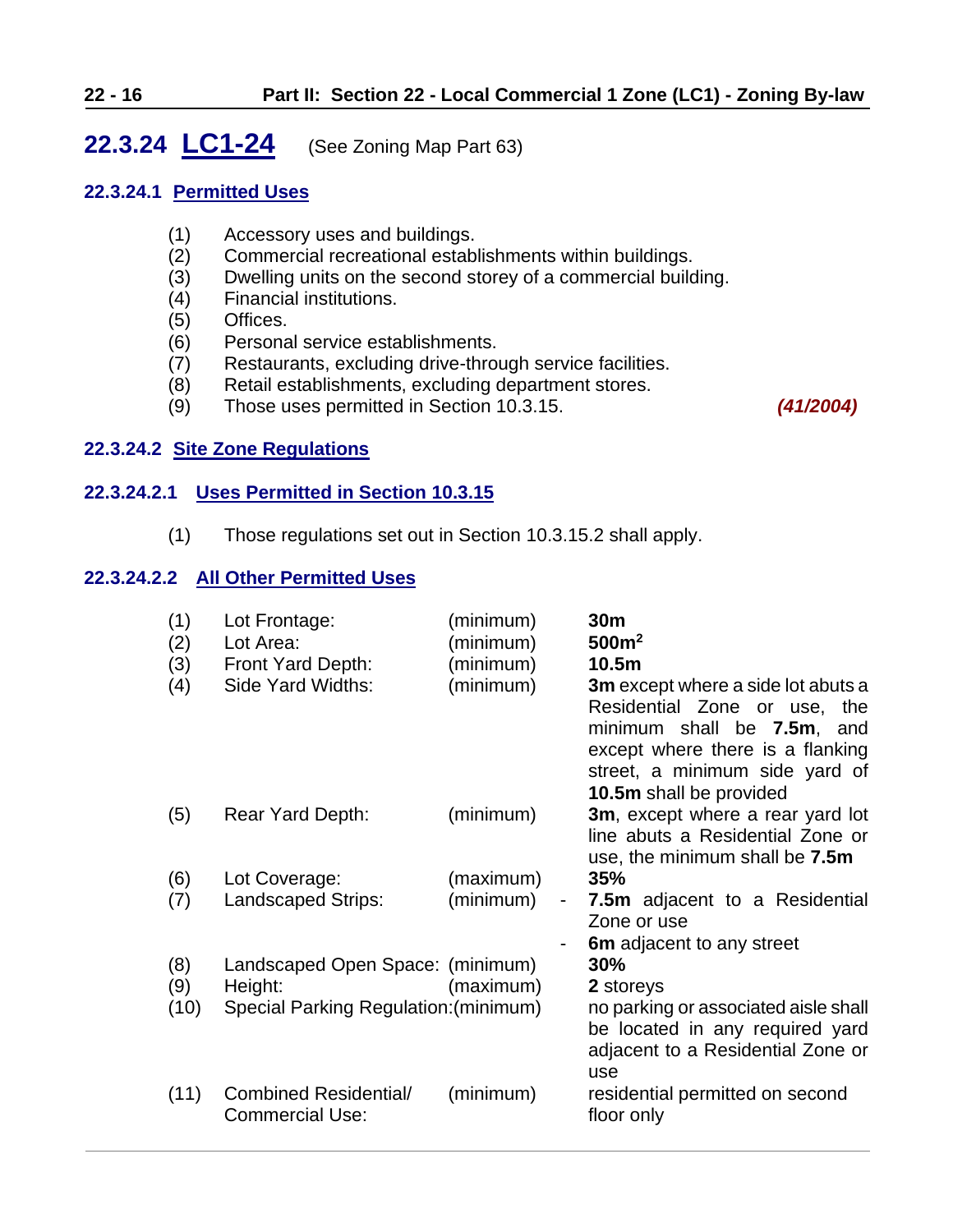# <span id="page-16-0"></span>**22.3.25 LC1-25** (See Zoning Map Part 51)

### **22.3.25.1 Permitted Uses**

- (1) A gas bar.
- (2) Those uses set out in **Section 22.1**.

### **22.3.25.2 Site Zone Regulations**

# **22.3.25.2.1 Gas Bar**

(1) The regulations set out in Section 15.2.2 shall apply.

#### **22.3.25.2.2 All Other Uses**

 $(1)$  The regulations set out in **Section 22.2** shall apply.

# <span id="page-16-1"></span>**22.3.26 LC1-26** (See Zoning Map Part 39)

#### **22.3.26.1 Permitted Uses**

- (1) Medical offices for two chiropractors as an additional permitted use.
- (2) Those uses set out in [Section 22.1.](#page-0-0)

# **22.3.26.2 Site Zone Regulations**

| (1) | <b>Front and Rear</b><br>Yard Depths: | (minimum) | as existed on the date of passing<br>of this By-law                                                                                                 |
|-----|---------------------------------------|-----------|-----------------------------------------------------------------------------------------------------------------------------------------------------|
| (2) | Side Yard Widths:                     | (minimum) | as existed on the date of passing<br>of this By-law                                                                                                 |
| (3) | Height:                               | (maximum) | as existed on the date of passing<br>of this By-law                                                                                                 |
| (4) | Landscaped Open Space: (minimum)      |           | as existed on the date of passing<br>of this By-law                                                                                                 |
| (5) | Parking                               | (minimum) | 17 parking spaces, with 2 spaces<br>to be provided in tandem in a<br>driveway off of Nelson St. along<br>the east side of the existing<br>building. |

*(109/2002)*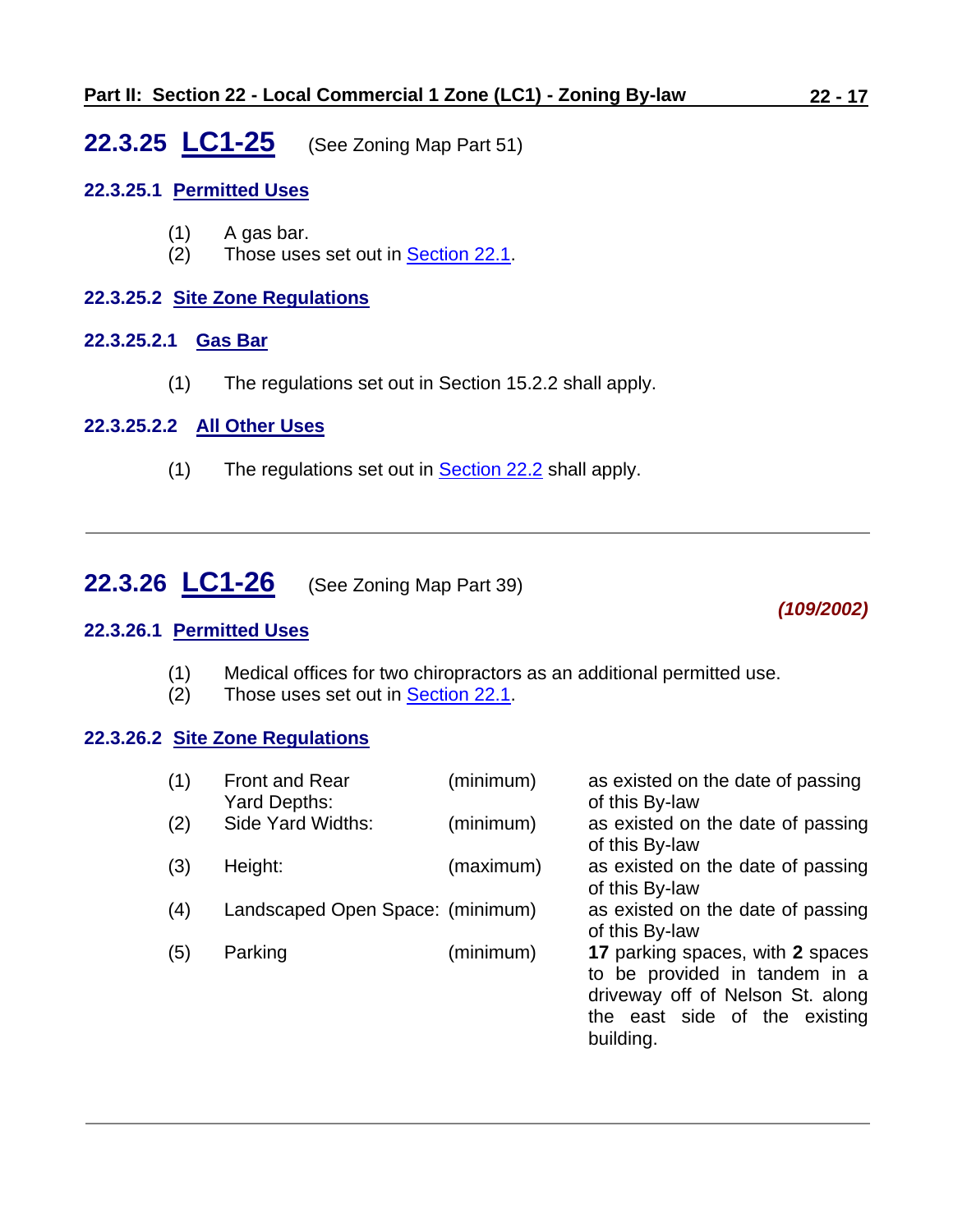<span id="page-17-0"></span>

| 22.3.27 LC1-27 |                          | (See Zoning Map Part 24)                                                                       |                                     |                |                                          |  |           |
|----------------|--------------------------|------------------------------------------------------------------------------------------------|-------------------------------------|----------------|------------------------------------------|--|-----------|
|                |                          | 22.3.27.1 Permitted Uses                                                                       |                                     |                |                                          |  | (57/2007) |
|                | (1)<br>(2)<br>(3)<br>(4) | Those uses set out in Section 22.1.<br>Animal Hospital.<br>Financial Institutions.<br>Studios. |                                     |                |                                          |  | (86/2010) |
|                |                          | 22.3.27.2 Site Zone Regulations                                                                |                                     |                |                                          |  |           |
|                | (1)<br>(2)<br>(3)        | West Side Yard<br><b>Front Yard</b><br>Landscaped Strip                                        | (minimum)<br>(minimum)<br>(minimum) | 3m<br>3m<br>4m | adjacent to <b>The</b><br><b>Parkway</b> |  | Rapids    |

<span id="page-17-1"></span>

|  |  | <b>22.3.28 <math>LC1-28</math></b> (See Zoning Map Part 56) |
|--|--|-------------------------------------------------------------|
|--|--|-------------------------------------------------------------|

#### **22.3.28.1 Site Zone Regulations**

| (1) Side Yard Width: |           |       |  |
|----------------------|-----------|-------|--|
| North Yard           | (minimum) | 4.42m |  |
| South Yard           | (minimum) | 1.46m |  |

(2) Parking **A** maximum of 5 parking spaces shall be provided on site behind the building, and notwithstanding [Section 3.37\(5\),](../ZB_Sec_03_General_Regulations.doc) the remaining required parking spaces may be provided off-site. (3) Landscape Buffer Strip A minimum landscaped buffer strip of 1.5m shall be maintained along the south side of the lot, a minimum landscaped buffer strip of 0m shall be

maintained along the east side of the lot.

*(50/2011)*

(4) Commercial Floor Area Restriction: (maximum) **103m²**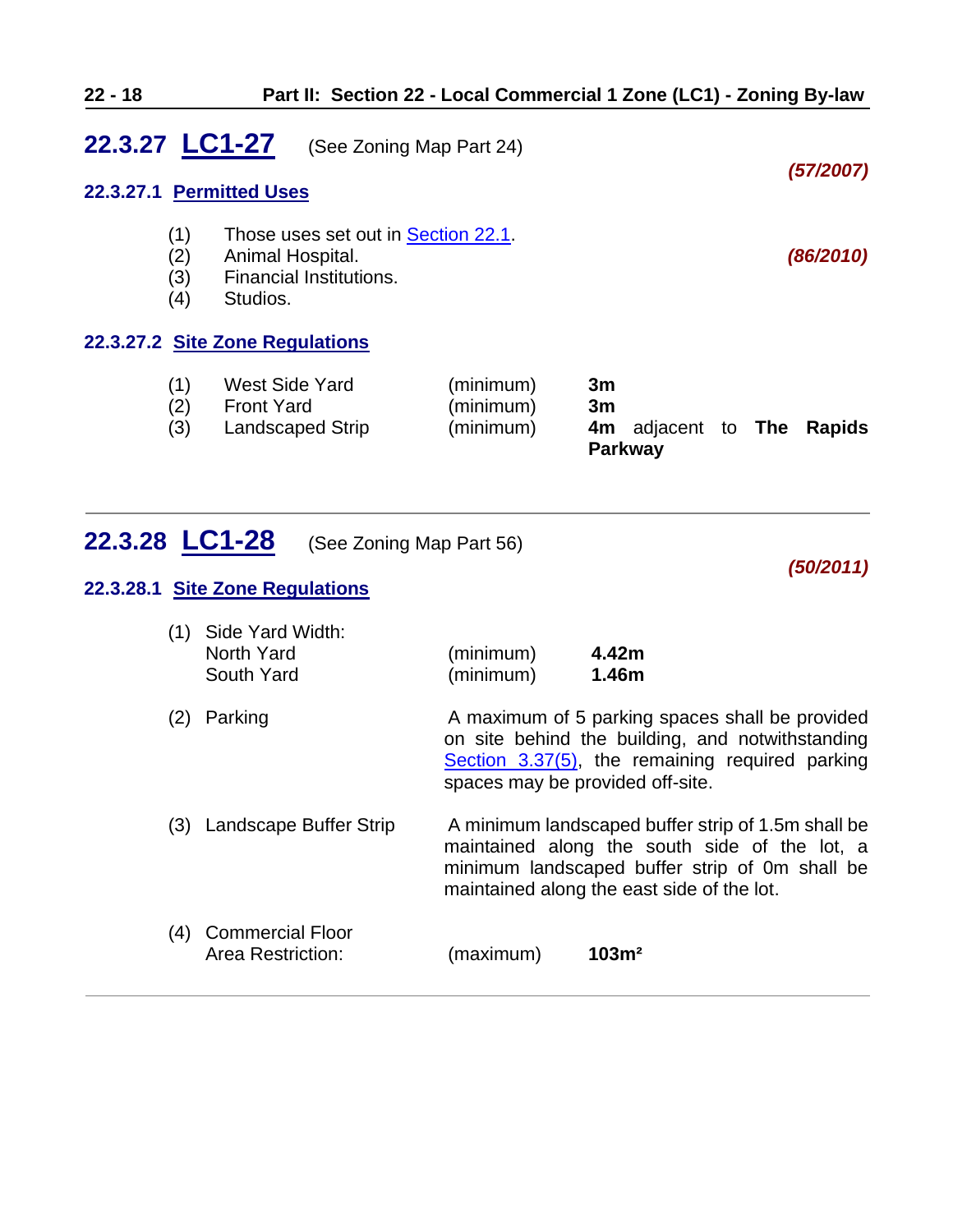# <span id="page-18-0"></span>**22.3.29 LC1-29** (See Zoning Map Part 54)

# *(131//2011)*

### **22.3.29.1 Permitted Uses**

- (1) Accessory uses and buildings.
- (2) Bake shops.
- (3) Combined residential and commercial uses containing a maximum of 4 dwelling units.
- (4) Day care centres.
- (5) Offices.
- (6) Personal service establishments.
- (7) Pharmacies.
- (8) Small scale retail stores, excluding department stores.
- (9) Small scale rental establishments.

### **22.3.29.2 Site Zone Regulations**

| (1) | Yard Width:<br><b>West Yard</b><br>East Yard<br><b>Rear Yard</b> | (minimum)<br>(minimum)<br>(minimum) | Om to the existing building<br>3.2m to the existing building<br>3m to the existing building                                                                                                                     |
|-----|------------------------------------------------------------------|-------------------------------------|-----------------------------------------------------------------------------------------------------------------------------------------------------------------------------------------------------------------|
| (2) | Parking:                                                         | (minimum)                           | a minimum of 11 parking spaces shall be<br>provided on the site for the 4 second storey<br>residential uses plus the main floor office use<br>otherwise the parking requirements of Section<br>3.37 shall apply |

- (3) Landscaped (minimum) a minimum landscaped buffer strip of 0.6m shall Buffer Strip be maintained along the north side of the lot, east of the proposed driveway a minimum landscaped buffer strip of 0.9m shall be maintained along the east side of the lot a minimum landscape buffer strip of 1.5m shall be maintained along the south side of the lot
- (4) Non-Residential (maximum) **228m<sup>2</sup>** Floor Area **Restriction**

# <span id="page-18-1"></span>**22.3.30 LC1-30** (See Zoning Map Part 14) *(40/2021)*

### **22.3.30.1 Permitted Uses**

(1) Medical Centre/Clinic.